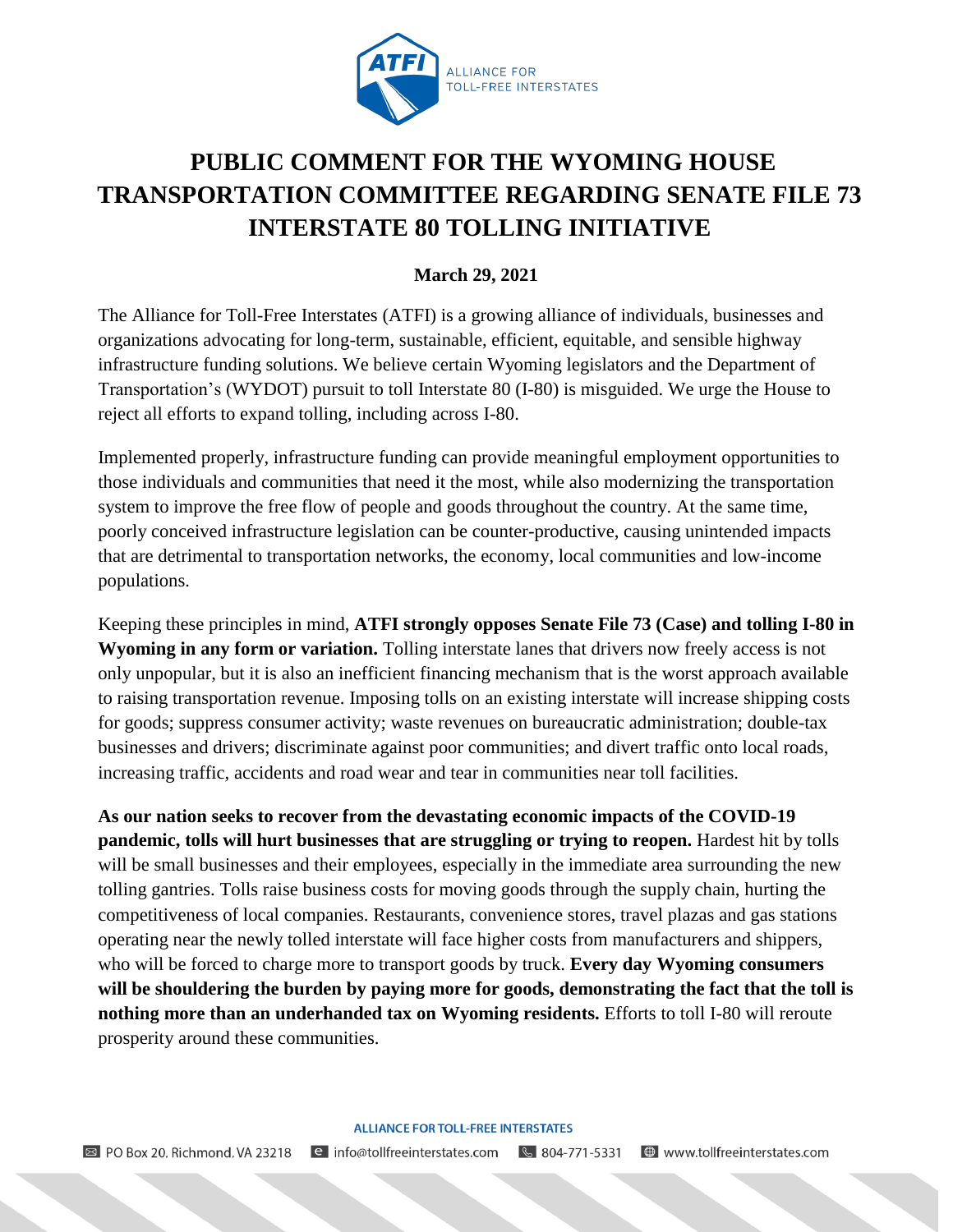

**Tolling existing interstates is double taxation.** Since the inception of the Federal Interstate Highway System, the federal gas tax has always been the primary source of revenue for the construction and maintenance of federal interstate lanes. Every time a motorist puts gas in their vehicle, they are upholding their end of the deal for interstate maintenance. Converting non-tolled roads to tolled facilities, even when combined with a congestion relief effort, forces drivers to pay two taxes for that same road: a gas tax and a toll tax.

**Tolling is a highly inefficient form of taxation, to the point of being fiscally irresponsible.** Toll gantries cost millions of dollars to build and maintain. Even with the latest technology, the Congressional Budget Office estimates collection costs alone are at least 8 to 11 percent of revenue collected. Toll management, enforcement and operations total a significantly larger portion of revenues that do not go to actual road improvements. In 2018, the all-electronic North Carolina Triangle Expressway spent 36.8 percent of annual revenue on toll operating costs; those are funds that could go toward road improvements with more efficient funding mechanisms. In contrast, nearly 100 percent of fuel tax revenue can go toward infrastructure improvements because the cost of administering the taxes is less than 1 percent, and increased registration fees do not increase collection costs. **When it comes to tolls, drivers will pay more and get less.** 

Not only are the financial ramifications of tolls unfair to the public, but the social costs are also discriminatory. **Tolls devour take-home pay for drivers and are especially oppressive to lowincome individuals.** They would make driving on I-80 simply unaffordable for some families, particularly with the new economic reality many face today. Additionally, electronic tolling discriminates against the tens of millions of financially vulnerable Americans who do not have bank accounts. This places the heaviest burden from tolls on the backs of those least able to afford it, who, lacking the financial instruments of a debit or credit card, are sent a bill in the mail charging them the toll plus a fee and a stamp. Tolls are expensive for all drivers, but especially costly for drivers without bank accounts.

**Tolls will force drivers to use secondary roads.** Studies have shown tolls divert traffic onto secondary roads. All of this traffic diversion will force hardworking commuters to decide if it's worth adding time to their commute everyday rather than pay new toll taxes—essentially creating a two-tiered transportation system between the rich and poor. When North Carolina [studied the effects](https://connect.ncdot.gov/projects/Pages/Driving-95.aspx)  [of instituting a toll on I-95](https://connect.ncdot.gov/projects/Pages/Driving-95.aspx) similar to what is proposed for I-80, the North Carolina Department of Transportation predicted that tolls would divert up to 36% of traffic to alternate routes, contributing to delays, traffic accidents, and wear and tear on smaller secondary roads that were not built to handle high traffic levels. Local municipalities are then stuck with increased maintenance costs and new public safety concerns such as higher accident rates on local roads and first responders delayed by toll-driven congestion. **Tolling I-80 will be most detrimental to the local communities around the interstate.**

## **ALLIANCE FOR TOLL-FREE INTERSTATES**

**⊠** PO Box 20, Richmond, VA 23218 § 804-771-5331 **⊕** www.tollfreeinterstates.com e info@tollfreeinterstates.com